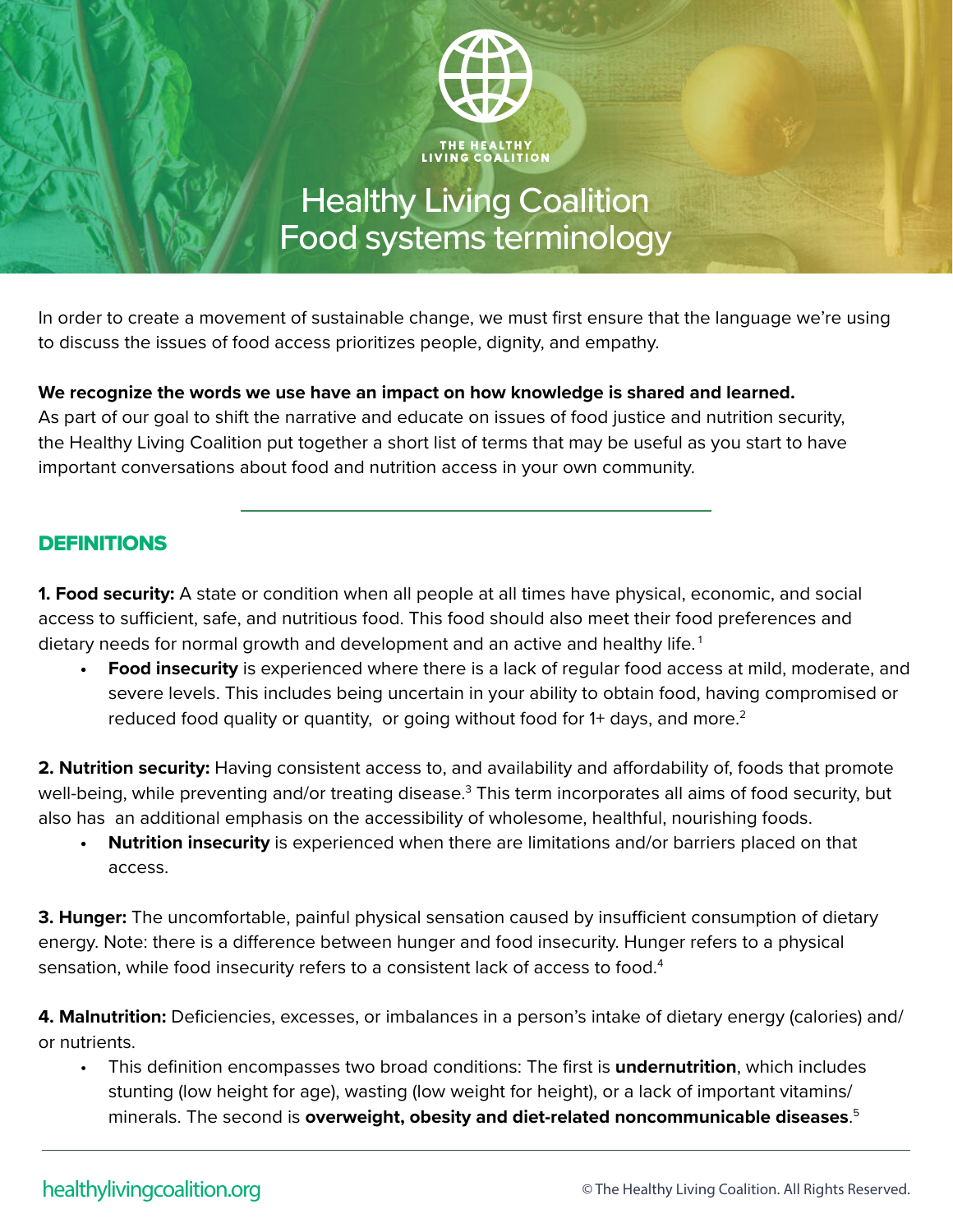**5. Food access:** The ease and availability to sources of healthy food, measured by factors like distance to a store or number of stores in an area, personal income, vehicle/public transport availability, and neighborhood resources, and more.<sup>6</sup>

**• Food apartheid:** Man-made social inequities—including intersectional root causes like racism, economic disparities, etc.—that have created areas of low food access.7

**6. Food justice:** A holistic, rights-based view of the food system that acknowledges the socio-economic pressures, structural barriers, and inequities that prevent food access and contribute to poor health outcomes in underserved communities.<sup>8</sup>

**• The Food Justice Movement:** A grassroots movement that supports communities in exercising their right to grow, sell and eat nutritious, fresh, affordable, locally produced and culturally appropriate food.<sup>9</sup>

**7. Food sovereignty:** The right to food, adequate nutrition, and resources necessary for each person to be able to feed themselves with dignity in culturally appropriate ways.<sup>10</sup>

**8. Food system:** All actors involved in the production, harvesting, processing, distribution, consumption, and disposal (loss or waste) of food products and the outputs generated at each step. This includes the agriculture, livestock, forestry, fisheries, and food industries, as well as farming communities, preproduction actors such as input industries producing fertilizers or seeds. Other actors include: science, technology, data, innovation actors, public and private quality and safety control organizations.<sup>11</sup>

**9. Food waste:** Any food that is lost, discarded, or disposed of that is or was at some point fit for human consumption.12 Common examples of food waste include wasting blemished produce at the retail-level or overbuying/cooking at home and tossing the excess.<sup>13</sup>

**10. Emergency food system:** The network of food-assistance programs that facilitates supplying food to people in need on a temporary and supplemental basis.14

- Food bank: A non-profit organization that safely stores and delivers millions of pounds of food to local food programs, including food pantries.
- Food pantry: Supplied with food from a food bank, this non-profit organization distributes food directly to people and families in need.<sup>15</sup>

**11. Federal nutrition assistance programs:** Run by the USDA's Food and Nutrition Service, these programs work to end food insecurity and obesity.

- SNAP: The Supplemental Nutrition Assistance Program (SNAP) provides low-income families with additional income to help them purchase food to meet nutritional needs.<sup>16</sup> This program was formerly known as "food stamps."
- WIC: The Special Supplemental Nutrition Program for Women, Infants and Children (WIC) provides federal grants for supplemental foods, healthcare referrals, and nutrition education for pregnant/ postpartum women and children under 5. 17